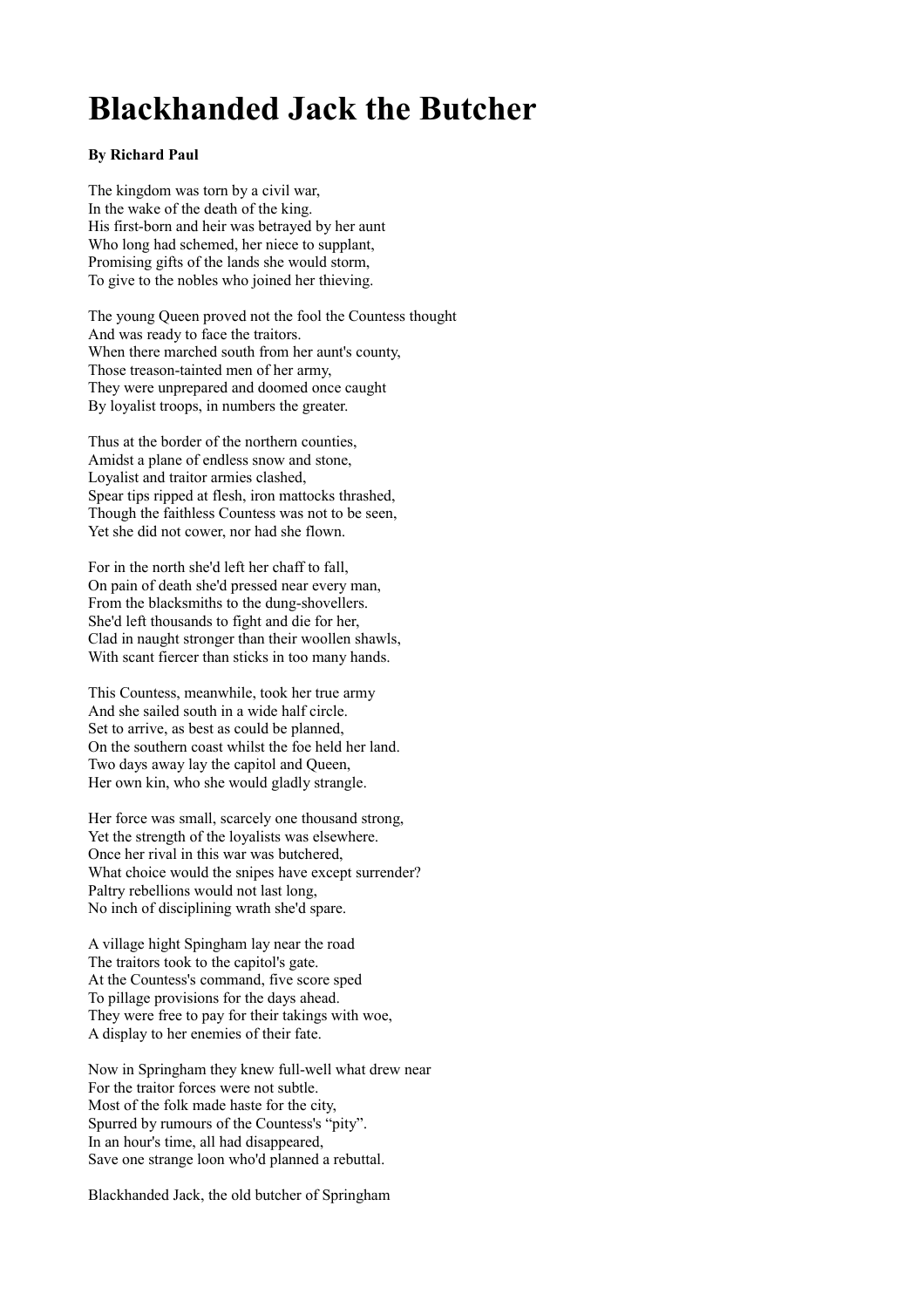Stood in his shop, armed with his best cleaver. Never before in his life had he fought, Nothing of fighting had he ever been taught. His name he earned when fire claimed his hand, So that only an ashen husk lingered.

He was too old to flee beside kin and kith, Though they protested, he'd only slow them down. Yet for his daughter's and grand-children's sake A spectacle and bloody mess he'd make, One to best delay the traitor bastards with And grant his people the greater stretch of ground.

Sounds of ransacking and worse were soon heard, And then a booted foot kicked in his door. In stepped a brace of ham-skulled, armoured knaves, Behind them, a churl with a grin depraved. 'We're closed.' Said Jack to the intruding curs. 'Now take your unwashed selves out of my store.'

The three laughed swinish laughs, and the weasel Who stood at the rear came swaggering on. 'Truly you must seek death, you withered fool, We've come for supplies, and lest you'd make us cruel Then your tribute of meat must be plentiful And all must you yield to us anon.

'Think of it, the fare of your humble shop Shall feed the army of the great Countess As she takes her rightful place on the throne And makes this long-neglected land her own. Tis a glory your long years shall not top, Open your stores, greybeard, and count yourself blessed.'

Jack laughed so hard he nearly dropped the cleaver. 'If that beast were not grasping, there'd be no war. Nothing drives her save for power's whispers, They're urging that soulless monster onwards. Not one strip of bacon shall I give her, Long live the true Queen! The old King's first-born.'

The weasel paused a moment, then he nodded. 'Yes, it's hard to argue with aught you've said. The Countess is an evil, ruthless fiend, But I am not employed for truth, you see? I am her herald, such lies must I spread, The truth I now share... cause you'll soon be dead.'

This herald made to draw his new-bought sword, Thinking a lazy kill was his to take, But this leathery, one-handed butcher In both wits and limb was proved the quicker, The cleaver bit deep, the bare neck it tore, A crimson carcass on the floor to make.

The lack-witted lackeys gawped for a trice, Ere Blackhanded Jack claimed two fingers from one. They beat the old man till his legs gave out, Then drew their own swords with murderous shouts And the dying butcher felt the blades slice In the final moments ere he was done.

Later, when the pillagers searched his stores,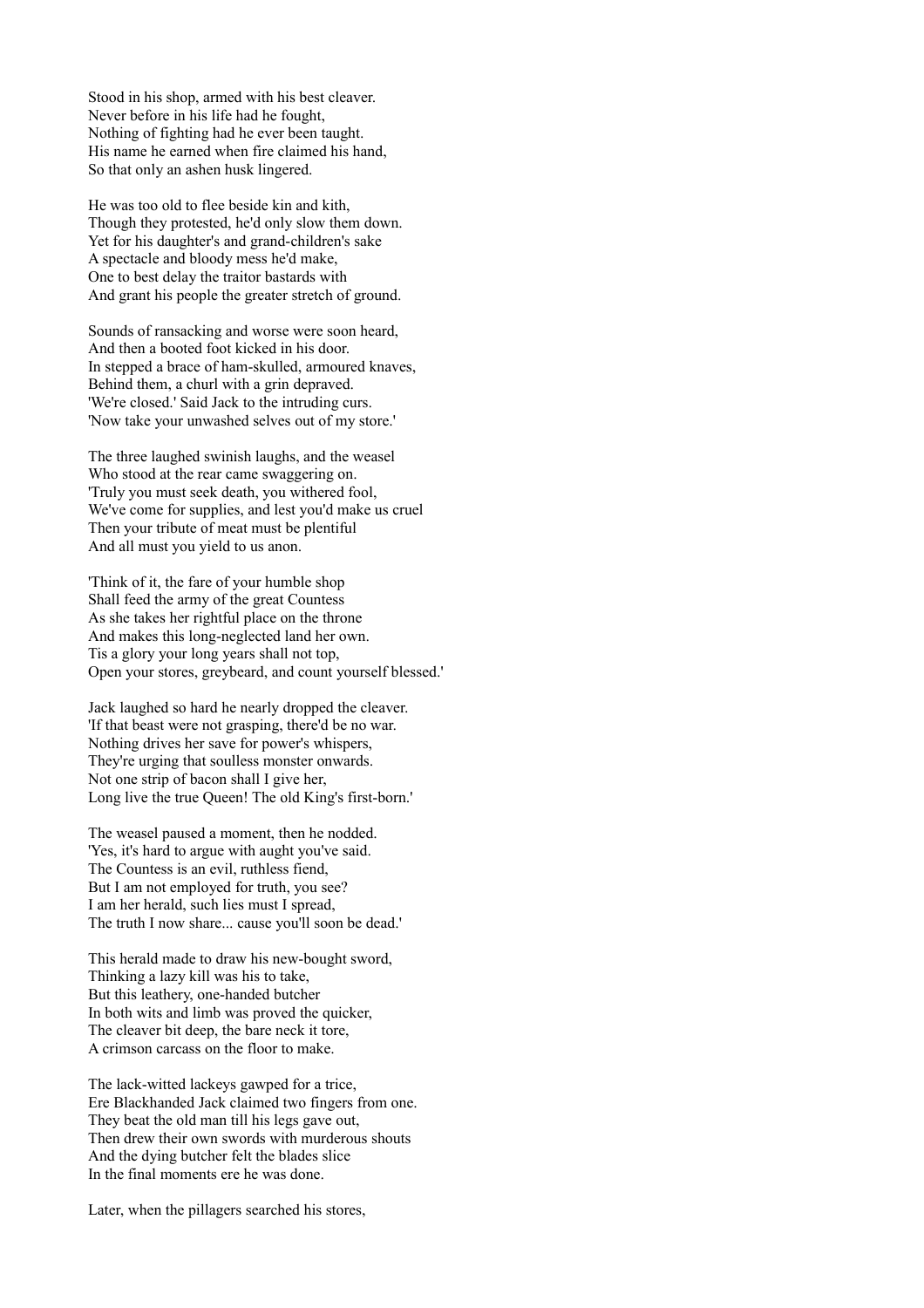They found a hundred barrels of salted beef, With cuttings of fresh venison and pork, Enough for a thousand men before their walk To claim the capitol and show their scorn To the Queen who caused their lady such grief.

They left the plundered village set ablaze, And bore what they'd stolen to the Countess. When they made camp that night, there was a feast, And of the meat they took, near all did eat, They'd reach the capitol on the next day, Rested, well fed, rife with dark eagerness.

Yet the day came and went, with no army Marching to the gates, as the villagers told. The Queen sent scouts parallel to the road, To learn how much fear on that next day was owed. They smelt the answer before any could see Aught of Blackhanded Jack's vicious scold.

About their camp the Countess's men writhed, A thousand souls voiding stomachs and bowels. For the meat they'd eaten had been poisoned, At a stroke every soldier's grit was gone, Where the night before they'd been glad and blithe, Now their spirits, like their britches, were foul.

The Countess herself tried desperately to wrench Her shaking legs and trembling stomach away. Through the pain, her rage shone like some Fell sun, So close! And now so stupidly undone, With no kingdom but inescapable stench, No hope, save maybe to be swiftly slain.

Blackhanded Jack had been married many years To an apothecary, who had taught Which herbs and plants he could use to season, And which he must avoid, lest he poison. The latter he scattered o'er the beef and deer And then for this poisoned meat he had fought.

He had guessed, and hoped, and been proven right, That none would question the meat he defended, Thus the guts of the foe would know such a wrack, So twisted by the blackened hand of Jack That now a few hundred city guards might Easily see these vile traitors ended.

The Queen, when told all, ordered a fire To completely burn the entire scene. There must be revenge for a village sacked, And they risked a plague if they did not act. The deed and the day was grim and dire Yet not half so dark as it might have been.

The foolish war ended that very day, The Countess they found, dead and frozen, that night. The people rejoiced to be rid of the strife And celebrations in the realm were rife, Though heavy the cost, with so many slain, The end of it all, if naught else, was right.

No one ever did learn the whole story,